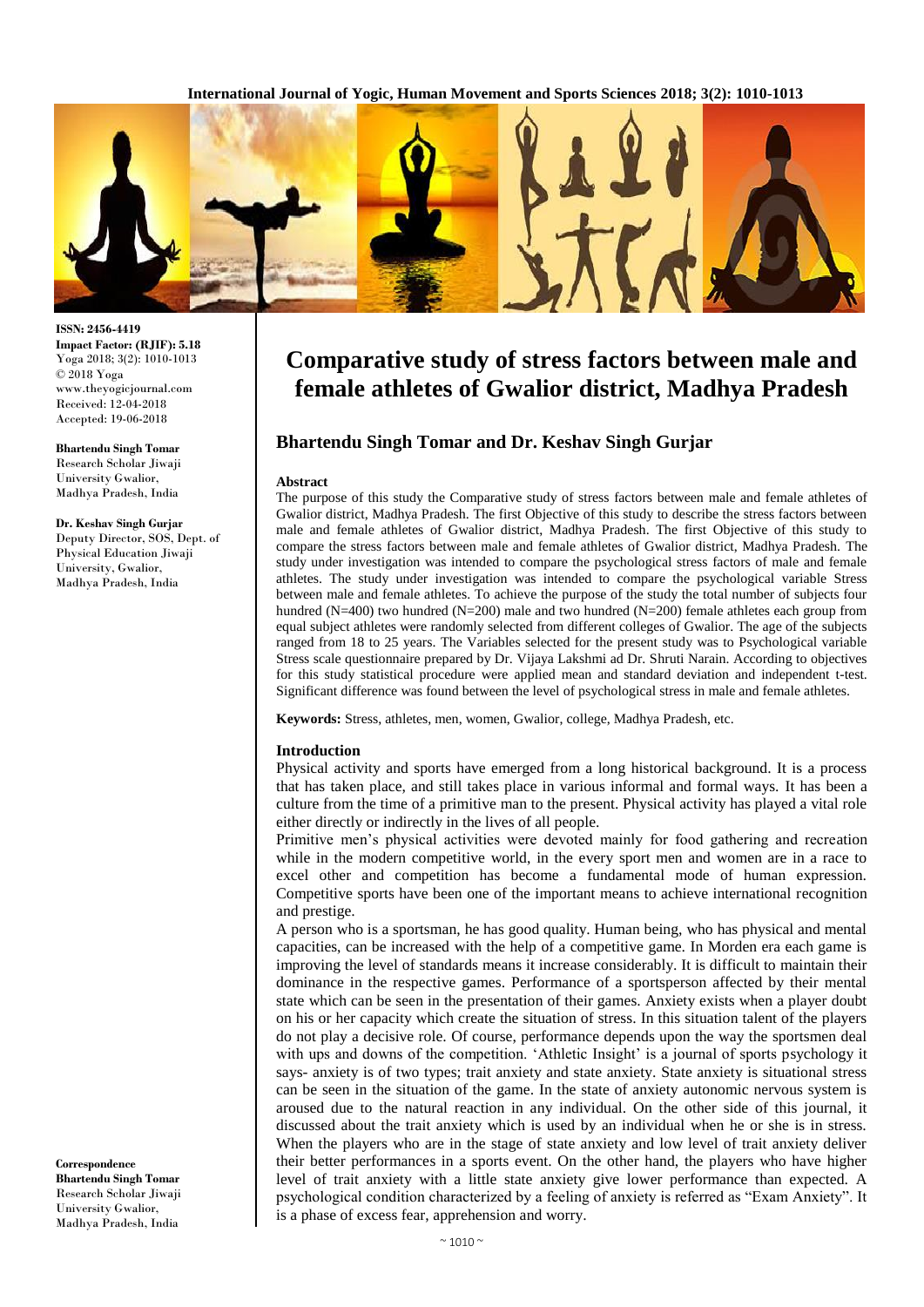International Journal of Yogic, Human Movement and Sports Sciences

A similar example of this is a performance problem seen is some people when they become nervous while speaking to a big audience or some initiative. Exam Anxiety can be huge problem for many students. During the exam most of students have to face different situations of anxiety. "Exam anxiety is defined as the anxiety subjectively relating to taking tests and exams, including anxiety related to the threat of failing an exam and the associated negative consequences such as psychological hyper arousal, negative thought patterns, a desire to escape from or avoid evaluative situations, inadequate performance on a test or other evaluation and difficulty in focusing on the task at hand, regardless of whether the fears were realistic."

The impact of parental pressure on exam anxiety is even greater in India. The ethic of Indian people stresses on family glory, filial piety and a belief in the efficiency of effort and hard work. Attaining high scholastic achievements is one major way children have of repaying their infinite debt to their parents and of showing filial piety. That is to say, the students work not only for themselves, but also for their family's honor. The stress on academic excellence in Indian families, as manifested in the strong parental pressures to succeed in the academic sphere may place these students under considerable psychological stress. This constant pressure to succeed in school has been hypothesized to play a role in the development of exam anxiety.

Exam anxiety is the uneasiness or fear that a student feels before, during or after an exam because of worry of failure. Anxiety is something experienced by everyone at some point of time in life. Actually, low levels of anxiety can motivate students to study and perfume betters, but when this anxiety confronts exams and learning, it can cause students to black out or short attention span, lessening their ability to think with clarity and show their best performance.

### **Objectives of the study**

- 1. The first Objective of this study to describe the stress factors between male and female athletes of Gwalior district, Madhya Pradesh.
- 2. The first Objective of this study to compare the stress factors between male and female athletes of Gwalior district, Madhya Pradesh.

# **Methodology**

# **Selection of the subjects**

The study under investigation was intended to compare the psychological variable Stress factors between male and female athletes. To achieve the purpose of the study the total number of subjects four hundred (N=400) two hundred  $(N=200)$  male and two hundred  $(N=200)$  female athletes each group from equal subject athletes were randomly selected from different colleges of Gwalior. The age of the subjects ranged from 18 to 25 years. The Variables selected for the present study was to Psychological variable Stress scale

questionnaire prepared by Dr. Vijaya Lakshmi ad Dr. Shruti Narain.

## **Criterion measure**

The criterion measure for this study was used Stress scale questioner prepared by Dr. Vijaya Lakshmi ad Dr. Shruti Narain built for the age range 12 to 24 years. This 40 item measures psychological stress in four areas namely I. pressure II. Physical stress III. Anxiety IV. Frustration. Adolescents today are living in an increasingly stress ridden atmosphere. Stress among adolescent boys and girls are very common and natural. Be it about self, career, academics or any other issue, the youth undergo feelings of anxiety at some phase of lives. They live in a world where nothing seems to be guaranteed with certainty and at the same time they are expected to perform at every front, the main being the academics. This is a generation where everybody lives, breathes and eats competition. The all-pervasive competitive atmosphere, be it social or academic, encourages adolescents to constantly compare themselves with their peers. Consequently, their selfimage is in a continual state of redefinition. Stress is partly created by parental pressure too when they expect the adolescents to perform and stand out among their groups. When they cannot rise up to their expectations or are in a process meeting it.

### **Scoring**

The answers of those items which tally with the answer given in the scoring key are given a score of 1. If they did not tally, they are given a score of zero. Positive items are given a score of 1 on 'Yes' and zero on 'No' and negative items are given 1 on 'No' and zero on 'Yes'. Higher the score, greater is the level of stress.

### **Statistical technique**

According to objectives for this study statistical procedure were applied mean and standard deviation and independent ttest.

### **Findings**

Table 1: Descriptive Analysis of Psychological Stress of male and female athletes

|  | S. No. Psychological Variable Group Mean Standard Deviation |                |      |
|--|-------------------------------------------------------------|----------------|------|
|  | <b>Psychological Stress</b>                                 | Male 14.90     | 3.28 |
|  |                                                             | Female $21.78$ | 3.60 |

Table shows the descriptive analysis of psychological stress. Mean values of psychological stress for male and female are 14.90 and 21.78 respectively. Standard deviation values of psychological stress are 3.28 and 3.60. Graphical representation of the above table has been given below in figure I.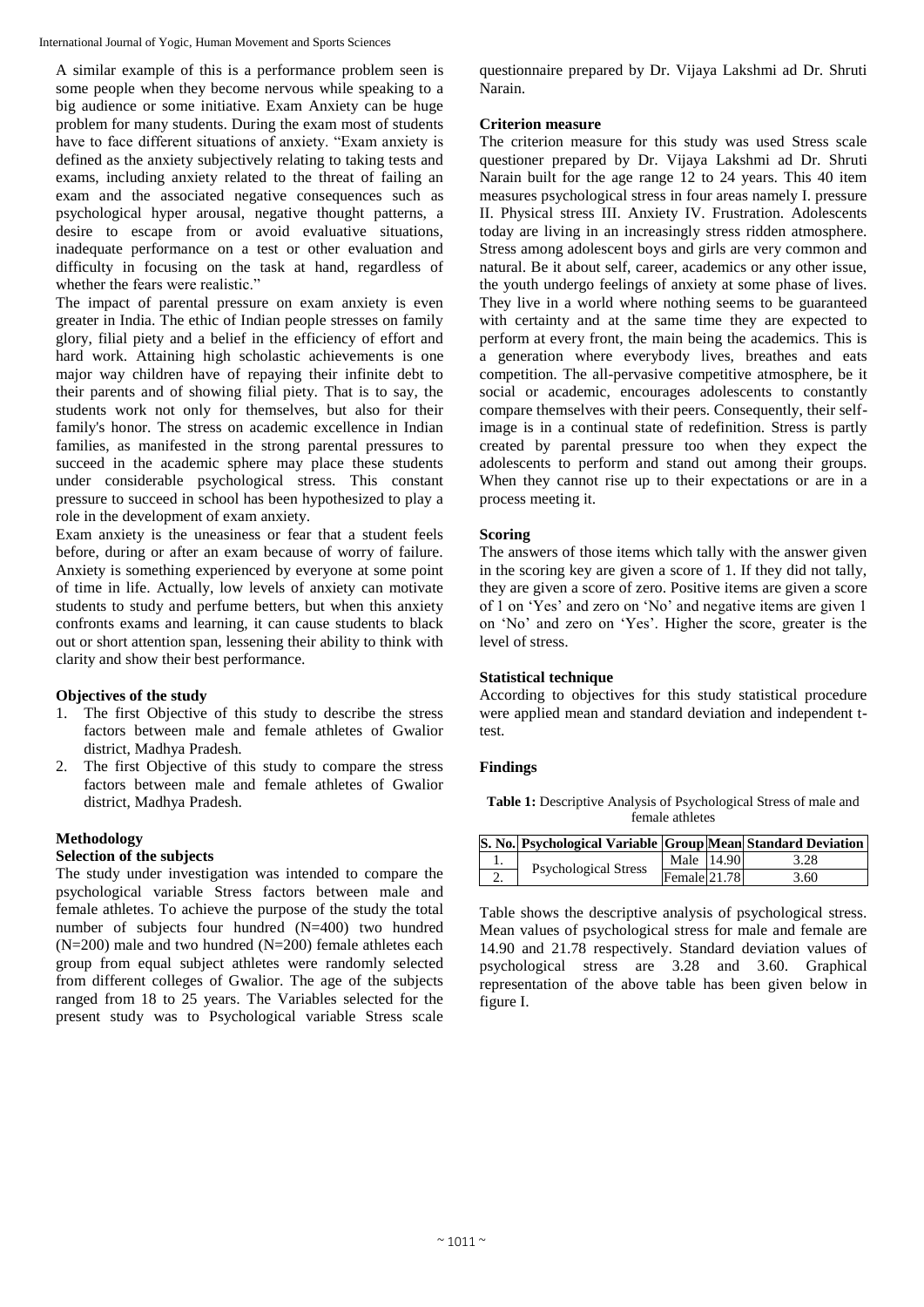

**Fig 1:** Mean and Standard deviation values of Psychological Stress of male and female athletes.

|  | Table 2: Significant Difference between the Means of Psychological Stress of Men and Women Athletes |  |
|--|-----------------------------------------------------------------------------------------------------|--|
|  |                                                                                                     |  |

|                             | Group  | Mean   | <b>Mean Difference</b> | Std.<br>. Error Mean | : value |  |
|-----------------------------|--------|--------|------------------------|----------------------|---------|--|
| <b>Psychological Stress</b> | Male   | 4.9000 | 6.88                   | .23210               |         |  |
|                             | Female | .7850  |                        | .25459               | 19.98   |  |

\*Significant at 0.05 level,  $t = 0.05 = 1.98$ 

Table-2 revealed that the significant difference (t ratio) of psychological stress between male and female athletes was 19.98, which is far more than the required value at 0.05 level of significance  $(t = 1.98)$ . It shows there is significant difference between the psychological stress of male and female athletes. Thus it may be concluded that the psychological stress of female athletes are greater than male athletes.

### **Discussion of findings and Conclusion**

The present study was conducted with the objective of finding out the significant difference between stress and anxiety on male and female athletes. The sample size was 400. The data was analyzed with the help of descriptive and t test.

On the basis of the study it can be concluded that there was significant difference between anxiety of male and female athletes. The similar study was done by Pintu Sil (2016) [1] on national level basketball players and found that female have higher level of anxiety in comparison with male athletes. Female athletes are emotionally unstable and this is the main cause of higher anxiety. The study conducted by Pintu Sil was supported the present study. Upadhyay, B.K. and Singh, B. (1999). "Experience of stress: Differences between college teachers and executives".

### **Conclusions**

Based on the findings and under the limitation of the study following conclusions were drawn;

 There was significant difference between the level of psychological variables stress factors in male and female athletes of district Gwalior, Madhya Pradesh.

### **References**

- 1. An article 'Development and Empirical Validation of Self-instructional Materials in Sports Psychology" (Journal of Sports and Sports Sciences vol. 25, N.S.N.I.S., Patiala, 2002, 40
- 2. Bejek K, Hagtvet KA. The content of pre-competitive state anxiety in top and lower level of female gymnasts. Anxiety, Stress and Coping: An International Journal, 1996, 9.
- 3. Carla Chicau Borrego, Luis Cid and Carlos Silva. "Relationship between Group Cohesion and Anxiety in Soccer", Journal of Human Kinetics; Volume 34, Issue 1, Pages, 2012, 119-127.
- 4. Carolyn Jackson, Chapman C *et al*., "Anxiety, selfconfidence and performance in Tae Kwon-Do", Perceptual Motor Skills, 2003, 1997, 85(3&2).
- 5. Connaughton D. Perceived control of anxiety and its relationship to self-confidence and performance. School of Sport, Physical Education and Recreation at the University of Wales Institute, Cyncoed, Cardiff, United Kingdom, 2002, 73(l).
- 6. Conroy David E. Coping Responses to Failure and Success among Elite Athletes and Performing Artists. Journal of Applied Sport Psychology, 2002, 14(4).
- 7. Cox RH, Martens MP, Russell WD. Measuring anxiety in athletics: The Revised Competitive State Anxiety Inventory-2. Journal of Sport and Exercise Psychology. 2003; 25:519-533.
- 8. Filaire E *et al*. "Psycho Physiological Stress in Tennis Players during the First Single Match of a Tournament", Psych Neuro endocrinology. 2009; 34(1):150-7.
- 9. Finkenberg ME *et al*., "Cognitive and somatic state anxiety and self-confidence in cheerleading competition". Perceptual Motor Skills, 1992; 75(3 Pt l):835-9.
- 10. Gencer E. "The Relationship between Locus of Control, Self-Esteem and Goal Orientation, Motivational Climate in Badminton Players",Ovidius University Annals, Physical Education and Sport/Science, Movement and Health Series. 2009; 10(2):157-162.2010.
- 11. Hallam R. Counselling for anxiety Problems, Sage Publications. Londod, 1992, 1.
- 12. Wolframm IA, Micklewright D. "Pre-Competitive Arousal, Perception of Equine Temperament and Riding Performance: Do They Interact", Comparative Exercise Physiology. 2010; 7(1):27-36.
- 13. Jack H, Llewellyn Judy A, Blucker. Psychology of Coaching: Theory and Application, (Delhi: Surjeeet Publication), 1989, 49.
- 14. Jones G, Swain A, Hardy L. "Intensity and direction dimensions of competitive state anxiety and relationships